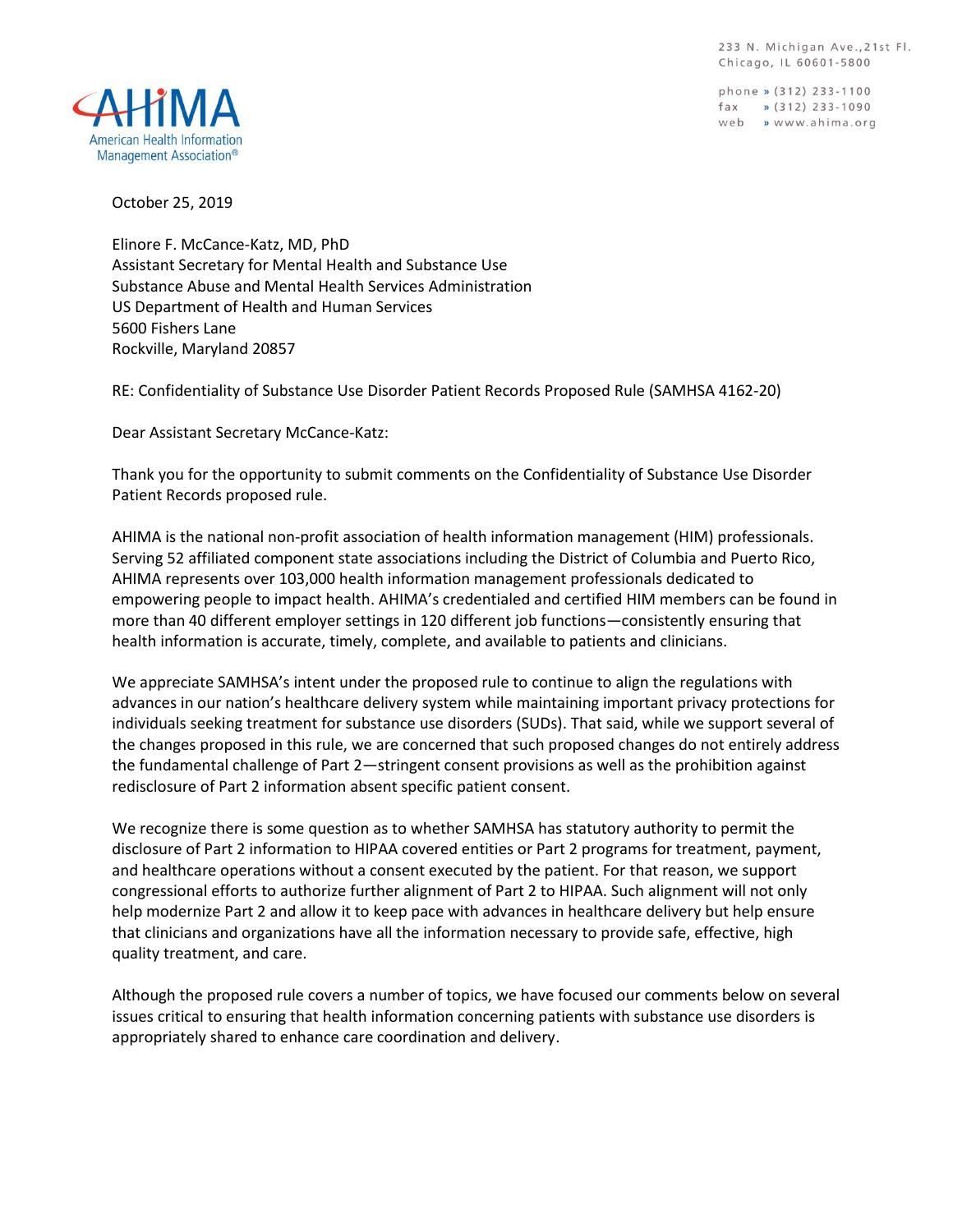### **Preamble Guidance on "Sanitization" of Employee Devices**

AHIMA appreciates SAMHSA's guidance included in the preamble on how employees, volunteers, and trainees of Part 2 facilities should handle communications using personal devices and accounts, provided that they do not use such devices in the regular course of business for the Part 2 program. However, we recommend that SAMHSA include clarification that the guidance also pertains to any additional synced devices including mobile devices, laptops, tablets, etc. that may receive synced emails or texts containing patient identifying information to ensure appropriate sanitization of such personal devices. We also recommend that SAMHSA further clarify that if the email or text to an employee's personal device includes patient identifying information and the employee has forwarded such information to an authorized channel, then deletion of the email or text from the personal account will not be in contravention with any state record retention requirement.

#### **III. Provisions of the Proposed Rule**

#### *Non-Part 2 Providers*

The proposed rule clarifies that treatment records created by non-Part 2 providers based on their own direct patient encounter(s) will not be subject to Part 2 and clarifies the ability of non-Part 2 providers to segregate any Part 2 records to ensure that new records created by non-Part 2 providers during their own patient encounters are not subject to Part 2 rules.

AHIMA supports SAMHSA's efforts to reduce confusion and misunderstanding as to the applicability of Part 2 rules to non-Part 2 providers. However, we recommend that SAMHSA provide further guidance as to how providers, health information professionals, and other stakeholders can ensure that they are in compliance with the regulations. For example, it is unclear from the proposed rule whether the "segregation" or "holding apart" requirement applies to claims data. Under certain circumstances, our members have encountered instances where certain electronic health record (EHR) systems that include practice management software may reveal Part 2 information on the claims side even though such data is segregated on the clinical side.

In addition, we continue to be concerned about the pace of certified EHR Technology (CEHRT) data segmentation functionality. While there are important efforts under way to address this issue, uncertainty exists about widespread availability and implementation of such functionality. Standards and functionalities that enable data segmentation, tagging, and privacy labeling are critical to ensuring the privacy of patient data as we increasingly move away from paper-based patient records. We recognize that these concerns may be outside of the scope of the proposed NPRM, however, we recommend that SAMHSA continue to work with the Office of the National Coordinator for Health IT (ONC) to advance development and adoption of Data Segmentation for Privacy (DS4P) standards by health IT developers to further address the needs of both Part 2 providers and non-Part 2 providers in receipt and exchange of Part 2 records.

### *Consent Requirements*

The proposed rule eliminates the requirement to name the specific individual on the consent form to receive patient information on behalf of a given entity and will allow patients to name the entity to which the information is to be disclosed, even in the absence of a treating provider relationship unless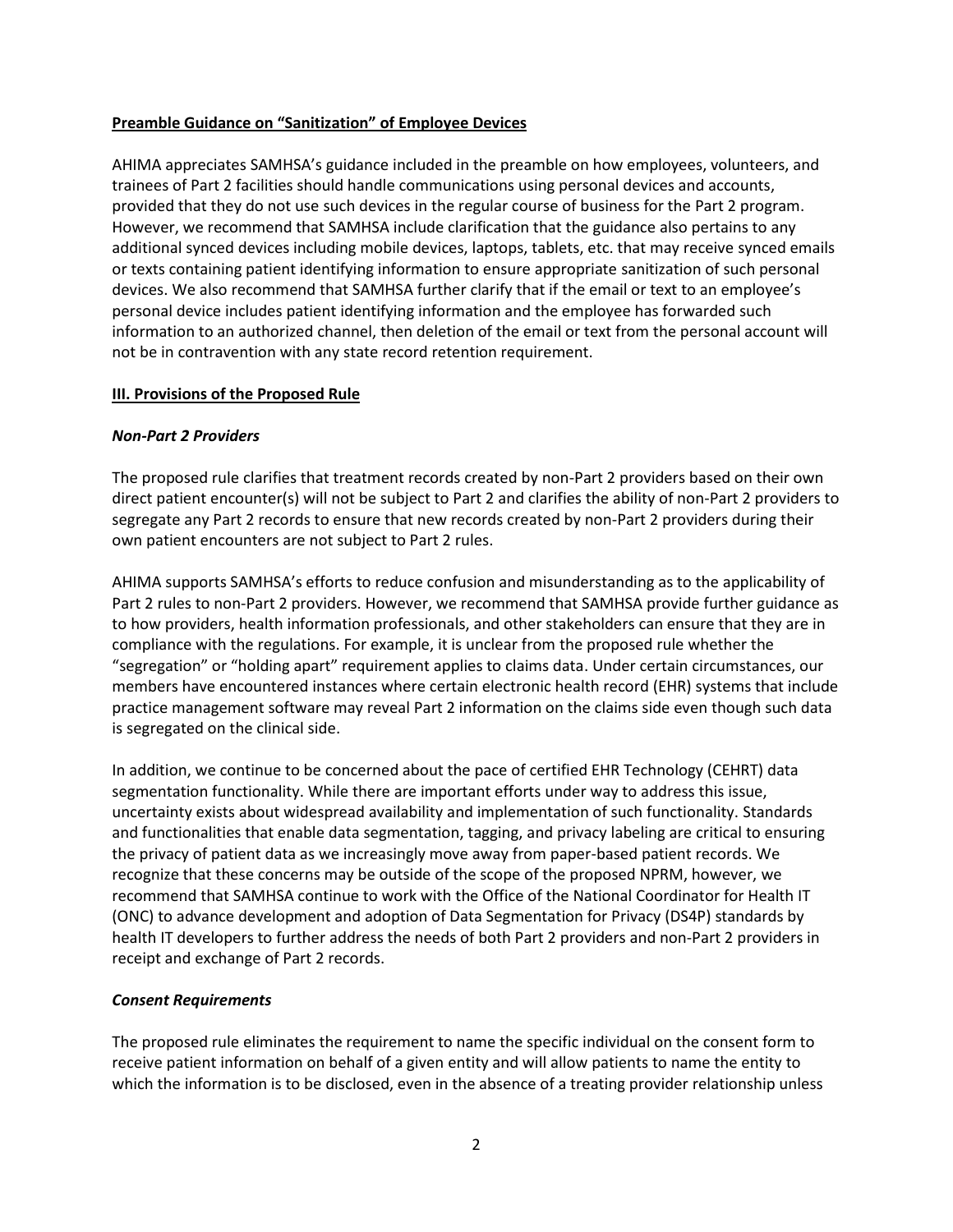such information is disclosed to entities that facilitate the exchange of health information or research institutions.

AHIMA supports the changes proposed in the rule to assist patients that may want a Part 2 program to disclose protected information to entities for such purposes as eligibility determinations and nonmedical services or benefits from governmental and non-governmental entities (e.g.—social security benefits, local sober living or halfway house programs.) However, we recommend that as part of the final rule, SAMHSA provide additional examples or categories of non-medical services or benefits to assist providers and health information professionals in identifying which types of entities these provisions apply to. In particular, we ask that SAMHSA clarify the applicability of §2.31(a)(4)(i) to thirdparty administrators and/or representatives that operate on behalf of a governmental and/or nongovernmental entity. Similarly, it is unclear under the proposed rule the applicability of §2.31(a)(4)(i) in instances where the requirements of §2.15(a)(1) have been met and a patient's guardian or personal representative authorized under state law may act on behalf of the patient.

## *Disclosures for Payment and Healthcare Operations*

The proposed rule codifies a list of 17 examples of "payment and healthcare operations" for which a legal holder may disclose Part 2 records to contractors, subcontractors and legal representatives and clarifies that this list of activities is not intended for activities related to care coordination or case management.

AHIMA supports the codification of the list of examples relating to payment and healthcare operations as its inclusion within the regulatory text will help reduce confusion as to the permissibility of a particular activity. That said, we are disappointed that care coordination and case management are explicitly excluded from the list of activities as they should be included under the definition of healthcare operations as set forth under HIPAA and are integral activities in providing care to individuals that participate in an integrated health network.<sup>1</sup>

# *Medical Emergencies*

The proposed rule broadens the "bona fide medical emergency" exception to allow a Part 2 program to disclose patient identifying information to medical personnel without patient consent, as needed in the event of a natural or major disaster to deliver ongoing substance use disorder services to patients in such disasters.

AHIMA supports this proposed change. We agree with SAMHSA that natural and major disasters pose unique challenges for both patients with substance use disorders and their treating providers. A Part 2 program should be permitted to disclose medical information without individual consent to the extent necessary, to meet a bona fide medical emergency when said Part 2 program is closed due to a natural or major disaster and unable to provide services or prior written consent of the patient.

Should SAMHSA finalize the proposed change, we recommend that the agency provide additional subregulatory guidance to Part 2 programs as to how, in the event of a natural or major disaster, patients and other medical personnel in need of such information may best be notified that the program is closed and unable to provide services or obtain informed consent of the patient. The guidance should

 $\overline{a}$ 

 $145$  CFR 164.501.